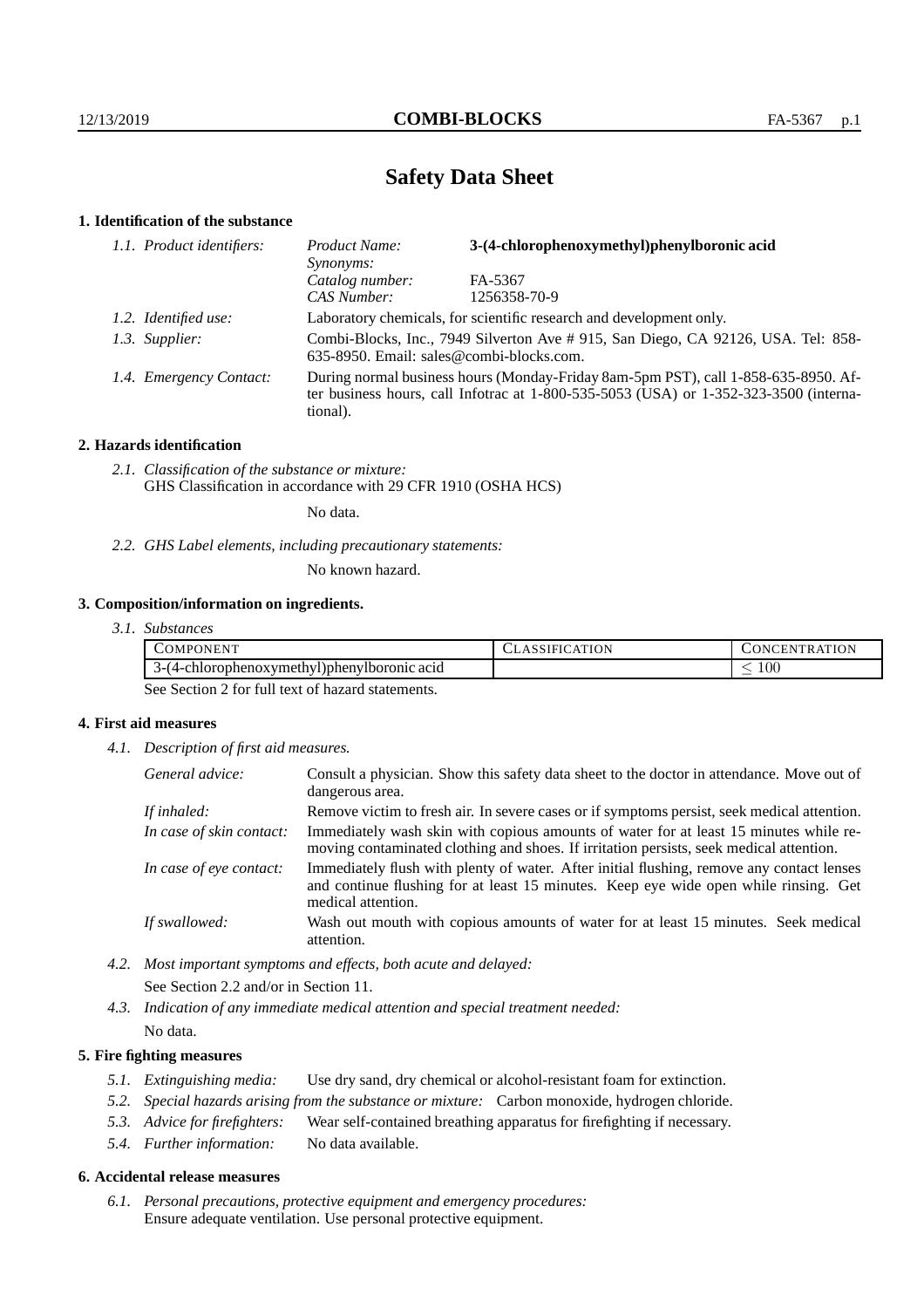| 6.2. Environmental precautions:                                                                               |                                                                                                    |                                                                                                                                                                                                                                                                                                                        |  |  |
|---------------------------------------------------------------------------------------------------------------|----------------------------------------------------------------------------------------------------|------------------------------------------------------------------------------------------------------------------------------------------------------------------------------------------------------------------------------------------------------------------------------------------------------------------------|--|--|
|                                                                                                               | Should not be released into the environment. See Section 12 for additional ecological information. |                                                                                                                                                                                                                                                                                                                        |  |  |
|                                                                                                               | 6.3. Methods and materials for containment and cleaning up:                                        |                                                                                                                                                                                                                                                                                                                        |  |  |
|                                                                                                               |                                                                                                    | Sweep up or vacuum up spillage and collect in suitable container for disposal.                                                                                                                                                                                                                                         |  |  |
|                                                                                                               | 6.4. Reference to other sections:                                                                  |                                                                                                                                                                                                                                                                                                                        |  |  |
|                                                                                                               |                                                                                                    | Refer to protective measures listed in Sections 8 and 13.                                                                                                                                                                                                                                                              |  |  |
|                                                                                                               | 7. Handling and storage                                                                            |                                                                                                                                                                                                                                                                                                                        |  |  |
|                                                                                                               |                                                                                                    | 7.1. Precautions for safe handling: Avoid contact with skin and eyes. Avoid inhalation of vapour or mist. Keep away<br>from sources of ignition - No smoking. Take measures to prevent the build up of electro-<br>static charge. For precautions see section 2.2.                                                     |  |  |
|                                                                                                               |                                                                                                    | 7.2. Conditions for safe storage, including any incompatibilities: Keep container tightly closed in a dry and well-ventilated<br>place. Containers which are opened must be carefully resealed and kept upright to prevent<br>leakage.                                                                                 |  |  |
|                                                                                                               | 7.3. Specific end use(s):                                                                          | Laboratory chemicals, for scientific research and development only.                                                                                                                                                                                                                                                    |  |  |
|                                                                                                               | 8. Exposure Controls / Personal protection                                                         |                                                                                                                                                                                                                                                                                                                        |  |  |
|                                                                                                               | 8.1. Control parameters:                                                                           |                                                                                                                                                                                                                                                                                                                        |  |  |
| Components with workplace control parameters: Contains no substances with occupational exposure limit values. |                                                                                                    |                                                                                                                                                                                                                                                                                                                        |  |  |
|                                                                                                               | 8.2. Exposure controls:                                                                            |                                                                                                                                                                                                                                                                                                                        |  |  |
|                                                                                                               |                                                                                                    | Appropriate engineering controls: Ensure that eyewash stations and safety showers are close to the workstation<br>location. Ensure adequate ventilation, especially in confined areas.                                                                                                                                 |  |  |
|                                                                                                               | Personal protective equipment:                                                                     |                                                                                                                                                                                                                                                                                                                        |  |  |
|                                                                                                               | Eye/face protection:                                                                               | Wear appropriate protective eyeglasses or chemical safety goggles as described by OSHA's<br>eye and face protection regulations in 29 CFR 1910.133 or European Standard EN166.                                                                                                                                         |  |  |
|                                                                                                               | Skin protection:                                                                                   | Handle with gloves. Gloves must be inspected prior to use. Use proper glove removal<br>technique (without touching glove's outer surface) to avoid skin contact with this product.<br>Dispose of contaminated gloves after use in accordance with applicable laws and good<br>laboratory practices. Wash and dry hands |  |  |
|                                                                                                               | <b>Body Protection:</b>                                                                            | Complete suit protecting against chemicals, Flame retardant antistatic protective clothing.,<br>The type of protective equipment must be selected according to the concentration and<br>amount of the dangerous substance at the specific workplace.                                                                   |  |  |
|                                                                                                               | Respiratory protection:                                                                            |                                                                                                                                                                                                                                                                                                                        |  |  |

Control of environmental exposure: Prevent further leakage or spillage if safe to do so. Do not let product enter drains.

# **9. Physical and chemical properties**

*9.1. Information on basic physical and chemical properties*

| (a)                | Appearance:                                   | Solid          |
|--------------------|-----------------------------------------------|----------------|
| (b)                | Odour:                                        | No data        |
| (c)                | Odour Threshold:                              | No data        |
| (d)                | pH:                                           | No data        |
| (e)                | Melting point/freezing point:                 | $100 - 120$ °C |
| (f)                | Initial boiling point and boiling range:      | No data        |
| (g)                | Flash point:                                  | No data        |
| (h)                | Evaporatoin rate:                             | No data        |
| (i)                | Flammability (solid, gas):                    | No data        |
| (j)                | Upper/lower flammability or explosive limits: | No data        |
| $\left( k\right)$  | Vapour pressure:                              | No data        |
| (1)                | Vapour density:                               | No data        |
| (m)                | Relative density:                             | No data        |
| (n)                | Water solubility:                             | No data        |
| $\left( 0 \right)$ | Partition coefficient: n-octanol/water:       | No data        |
| (p)                | Auto-ignition:                                | No data        |
| (q)                | Decomposition temperature:                    | No data        |
| (r)                | Viscosity:                                    | No data        |
| (s)                | Explosive properties:                         | No data        |
| (t)                | Oxidizing properties:                         | No data        |